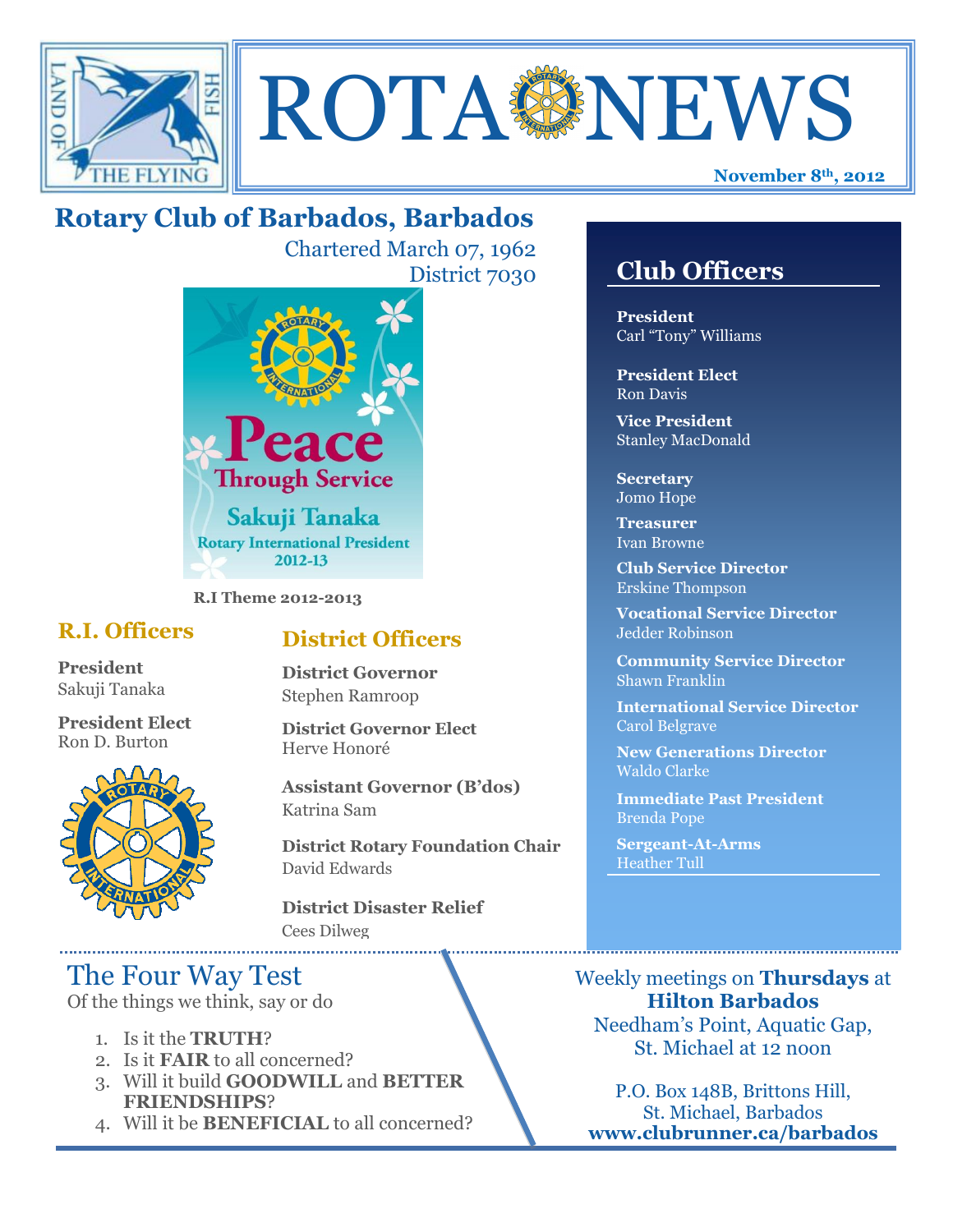#### **Interact St.Michael's School**

On Monday Oct.29, 2012, President Tony addressed the students at the St. Michael School during their morning assembly. This was followed by the installation of the new board. He provided some insights both about Rotary and Interact.

He explained to the students, that Interact was a vehicle via which they can get involved in various activities and that Interact can mould them to becoming citizens and leaders of tomorrow.

In summary, he suggested that via Interact they could develop leadership skills, helpful attitudes, an understanding of the world, build friendships and relationships and still have fun.



**President Tony addressing the SMS Students during Assembly**



**The SMS Interact Club**

#### Joint Training Seminar

The 3 clubs held a joint Seminar on Saturday November 3<sup>rd</sup> at the Barbados Community College. Several Rotarians made presentations which will be sent via emails to benefit those who did not attend. It was very informative and all the presenters did a great job delivering their topics such as membership selection; PP Lionel Moe delivered this topic effortlessly.



**PP Katrina Sam of Rotary Club South Presenting her topic:** 



**Rotarians Listening attentively to the Rotarian Horace Cobham:**

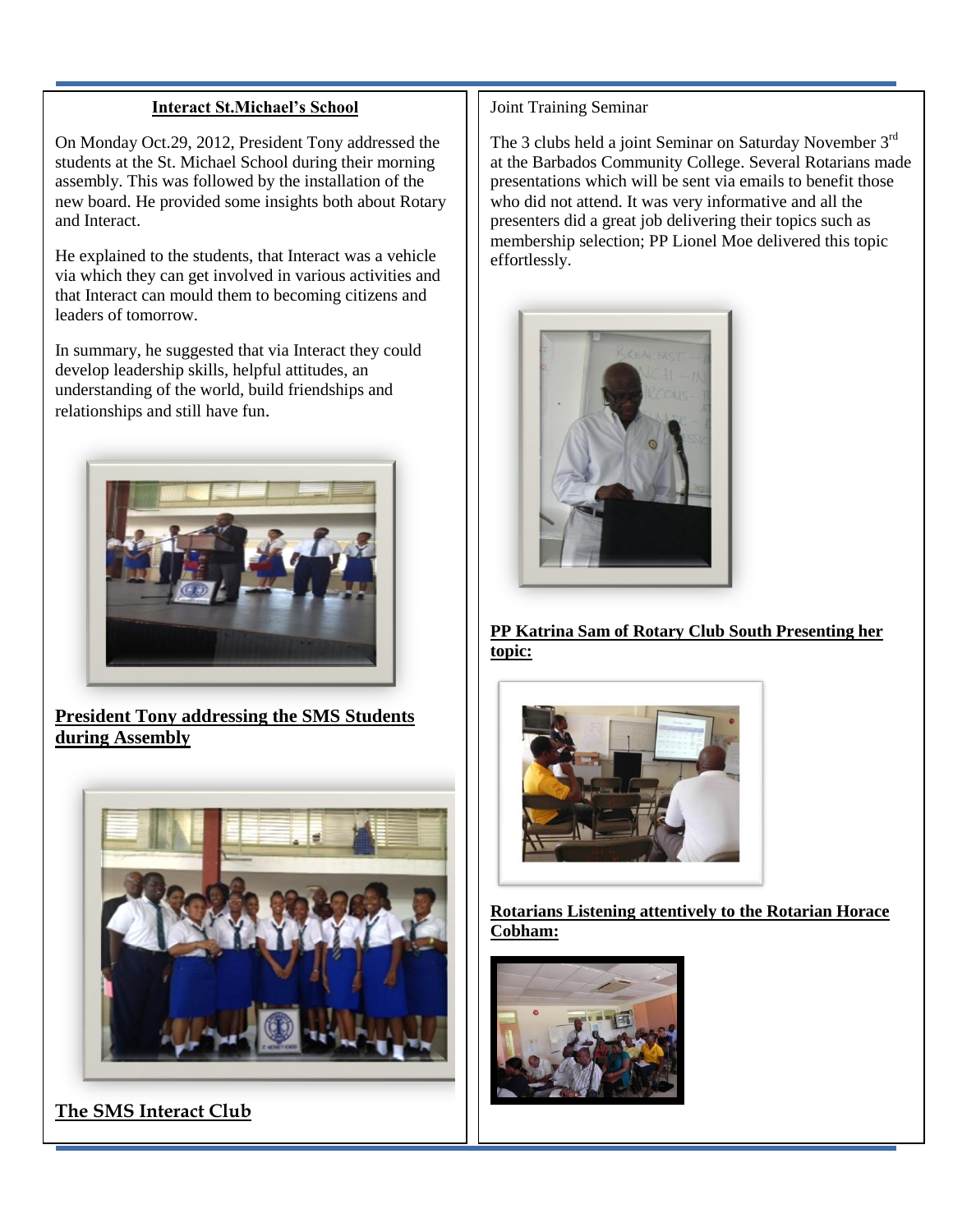| 2. Five tips for increasing your club's Foundation giving<br><b>Highlights from the Monthly Reports.</b><br>Over the past four years, the Rotary Club of Honolulu<br>Sunset, Hawaii, USA, has averaged \$803 in per capita<br><b>Club Service</b><br>giving. District Annual Giving Subcommittee Chair<br><b>Attendance</b> - There is concern that a number of<br>Richard Zegar offers his top tips for increasing your<br>persons are below the 50% threshold. Some<br>club's giving:<br>persons are even below 40%. This matter will be<br>Select committed Rotarians to serve in<br>addressed on an individual basis.<br>a.<br>fundraising positions<br>for several years in a row. This consistency contributes to<br><b>Fellowship</b> – The next major fellowship event a<br>an "atmosphere of giving."<br>Saturday afternoon country cookout is being<br>planned for Nov.24, 2012 at Maynards Plantation,<br>Meet one-on-one with members to discuss The<br>$\mathbf{b}$ . |  |
|------------------------------------------------------------------------------------------------------------------------------------------------------------------------------------------------------------------------------------------------------------------------------------------------------------------------------------------------------------------------------------------------------------------------------------------------------------------------------------------------------------------------------------------------------------------------------------------------------------------------------------------------------------------------------------------------------------------------------------------------------------------------------------------------------------------------------------------------------------------------------------------------------------------------------------------------------------------------------------|--|
|                                                                                                                                                                                                                                                                                                                                                                                                                                                                                                                                                                                                                                                                                                                                                                                                                                                                                                                                                                                    |  |
|                                                                                                                                                                                                                                                                                                                                                                                                                                                                                                                                                                                                                                                                                                                                                                                                                                                                                                                                                                                    |  |
| St. Peter. Please make a note of this date.<br>Rotary                                                                                                                                                                                                                                                                                                                                                                                                                                                                                                                                                                                                                                                                                                                                                                                                                                                                                                                              |  |
| Foundation's work. Then ask them to join you in<br><b>Guest Speakers</b> – Two more guest speakers are<br>supporting the Foundation.<br>scheduled for the remainder of this year. On Nov.<br>Recognize new members by making donations<br>c.<br>15, Dr.John Chalery will speak on "Climate<br>to the Foundation in<br>Change" and on Nov.22 Dr. Henry Fraser's topic<br>their names. Not only will you introduce them to<br>will be "Local herbal remedies".<br>individual recognition opportunities, but you'll also                                                                                                                                                                                                                                                                                                                                                                                                                                                              |  |
| encourage their continued<br><b>Fund Raising</b> – Plans advancing well for Carols<br>support.(http://www.rotary.org/en/contribute/donorrecog<br>by Candlelight and PE Ron continues to tap new<br>nition/individualrecognition/Pages/ridefault.aspx)<br>sources for funds for the Schoolhouse project.                                                                                                                                                                                                                                                                                                                                                                                                                                                                                                                                                                                                                                                                            |  |
| Use Foundation reports to inform members of<br>d.<br>their current<br><b>By-Laws</b> – Was addressed at the luncheon<br>recognition levels and encourage them to reach the next<br>meeting on Nov.15, 2012. New By-Laws will be<br>level.<br>circulated via email.<br>Acknowledge club members who attain higher giving                                                                                                                                                                                                                                                                                                                                                                                                                                                                                                                                                                                                                                                            |  |
| levels.<br>Tips!<br>(http://map.rotary.org/en/selfservice/Pages/login.aspx)                                                                                                                                                                                                                                                                                                                                                                                                                                                                                                                                                                                                                                                                                                                                                                                                                                                                                                        |  |
| <b>Every Rotarian Every Year</b><br>Explain how effective and efficient The Rotary<br>e.<br><b>November 2012</b><br>Foundation is<br>Doing good in the world<br>compared with other charities. For example, tell members<br>that 100 percent of their donations fund programs.                                                                                                                                                                                                                                                                                                                                                                                                                                                                                                                                                                                                                                                                                                     |  |
| 1. Doing "good" just got easier<br>Read more about the Every Rotarian, Every Year                                                                                                                                                                                                                                                                                                                                                                                                                                                                                                                                                                                                                                                                                                                                                                                                                                                                                                  |  |
| (EREY) initiative at<br>Rotary Direct, Rotary's recurring giving program, saves<br>http://www.rotary.org/en/Contribute/Funds/AnnualProgr<br>time, money, and lives. Contributions go directly to<br>amsFund/Pages/ridefault.aspx.<br>The Rotary Foundation, resulting in faster processing<br>and quicker achievement of your club and personal<br>charitable goals.                                                                                                                                                                                                                                                                                                                                                                                                                                                                                                                                                                                                               |  |
| More to come in next week's Bulletin!<br>Enrollment is as easy as one, two, three: (1) Select your                                                                                                                                                                                                                                                                                                                                                                                                                                                                                                                                                                                                                                                                                                                                                                                                                                                                                 |  |
| fund,<br><b>Meeting Details</b><br>$(2)$ choose your amount, and $(3)$ indicate how often you<br>wish to contribute. Sign up once to give continuous<br>At our Fellowship Meeting held on Thursday,<br>support at<br>$\Omega$ ctober 25 <sup>th</sup> 2012                                                                                                                                                                                                                                                                                                                                                                                                                                                                                                                                                                                                                                                                                                                         |  |

[http://www.rotary.org/en/Contribute/Pages/ridefault.asp](http://www.rotary.org/en/Contribute/Pages/ridefault.aspx) [x.](http://www.rotary.org/en/Contribute/Pages/ridefault.aspx)

#### Please visit

[http://www.rotary.org/en/contribute/waystogive/outrigh](http://www.rotary.org/en/contribute/waystogive/outrightcontributions/Pages/ridefault.aspx#recurring) [tcontributions/Pages/ridefault.aspx#recurring](http://www.rotary.org/en/contribute/waystogive/outrightcontributions/Pages/ridefault.aspx#recurring)

October  $25^{\circ}$ , 2012

### Sgt-at-Arms: **PDG David Edwards**

| Fines | \$163.45 |
|-------|----------|
|       |          |

- Raffle \$80.00
- Attendance 52%